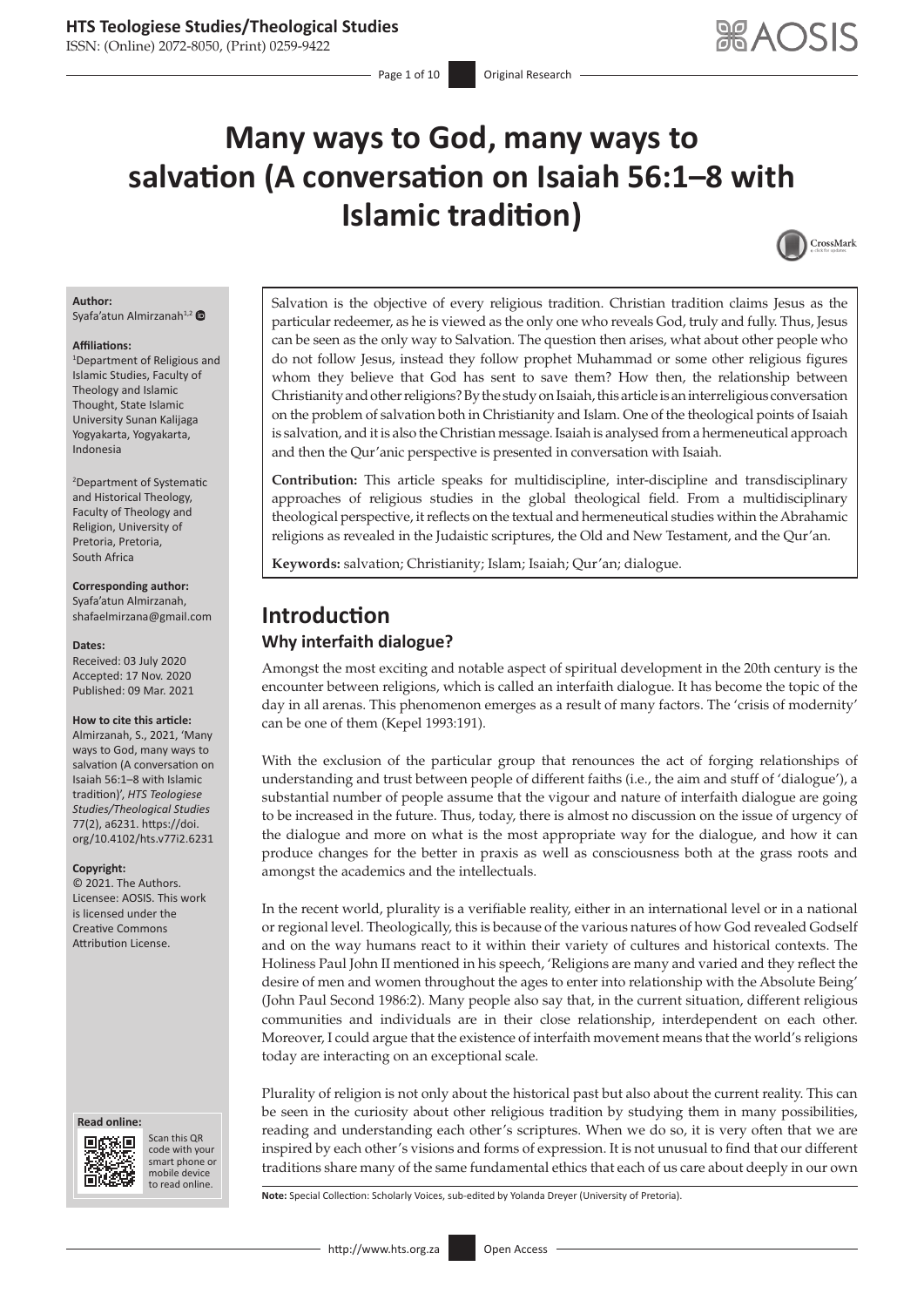religions, even though they may be articulated in different ways. When this happens, we can say that to be religious today is to be inter-religious. Friedrich Max Muller, a founder of the modern discipline of the history of religions, wrote, 'He who knows one religion knows none'. Even though he was referring to people who wished to specialise on the issue of a specific spiritual tradition, however, in the current situation, this statement bears an important implication over and above the bounds of religious scholars' societies. In the context where society becomes increasingly plural, the statement can mean that a negligence to multiculturalism can be seen as doing self-marginalisation. It also suggests that by ignoring the neighbour's faith, religious people staying within diverse societies are unable to comprehend themselves.

A person is enriched through encounter and dialogue. When one 'shares' the experience of others, one is challenged to see things as others and experience them. In the book *To Kill a Mockingbird*, by Harper Lee (1982), this challenge is reflected in Atticus' advice to his daughter's complaints about her day in school saying, 'you never really understand a person until you consider things from his point of view … until you climb into his skin and walk around in it' (Lee 1982:29–30). Although we can never understand each other completely, we can still understand a great deal about each other.

Dialogue is the learning of truths attained by others and coming back with those truths to enrich our own spirituality. It is called 'passing over' from one religion and way of life to another religion, which may differ from our own religion. Then, we 'come back', enriched by new knowledge and perspectives, not only adapted from other religious perspectives but also beneficial for developing our own religious perspective: Coming back with a new horizon enriched by others (Dunne 1972:xiv). Learning from other religions, not to be like others but to 'come back' to understand our own faith in a new way, is the goal.

Theological and spiritual dialogue will be more valuable only if accompanied by the courage of the participants to question and criticise themselves when encountered by the core of religious experiences of others. An encounter with other religions does not mean that a person sinks inside forever, forgetting to go out and back to his or her own religion. Nevertheless, as already mentioned, this 'passing over' from one culture to other cultures, from one way of life to other ways of life, should be followed by the process called 'coming back' with a new horizon to our own culture, our way of life and our own religion. This is what we call 'spiritual pilgrimage'. Thus, 'passing over' here means the courage to undertake the spiritual pilgrimage to other religions (*wonderland*) and to 'come back' from the pilgrimage to our own religion (*motherland*) with a new perspective to enrich our own religion. 'A creative dialogue is also possible only if there is a complete openness, and no preliminary assumption that one revelation . . . must be the yardstick for all others' (Macquarrie 1964:43–44).

# **The focus of the study**

By studying Isaiah, this article initiates an interreligious discussion on the issue of salvation both in Christianity and Islam. Every religion has salvation as its objective. 'Salvation is a key notion in every religious consideration' (Eminyan 1973:1). One of the theological points of Isaiah is salvation, same as the Christian message. It is said that 'Salvation is a gift of grace that humans do not deserve and cannot earn' (McKenna 1994:563).

# **Isaiah 56:1–8 (A universal salvation)**

Thus, says the Lord: 'Keep justice, and do righteousness, for soon my salvation will come, and my deliverance be revealed. Blessed is the man who does this, and the son of man who holds it fast, who keeps the Sabbath, not profaning it, and keeps his hand from doing any evil'. Let not the foreigner who has joined himself to the Lord say, 'The Lord will surely separate me from his people'; and let not the eunuch say, 'Behold, I am a dry tree'. For thus says the Lord: 'To the eunuchs who keep my Sabbaths, who choose the things that please me and hold fast my covenant, I will give in my house and within my walls a monument and a name better than sons and daughters; I will give them an everlasting name which shall not be cut off'. 'And the foreigners who join themselves to the Lord, to minister to him, to love the name of the Lord, and to be his servants, everyone who keeps the Sabbath, and does not profane it, and holds fast my covenant – these I will bring to my holy mountain, and make them joyful in my house of prayer; their burnt offerings and their sacrifices will be accepted on my altar; for my house shall be called a house of prayer for all peoples. Thus, says the Lord God, who gathers the outcasts of Israel, I will gather yet others to him besides those already gathered'. (Isaiah 56:1–8)

## **Contexts**

The Absolute, which is called God, will never reveal Godself in a vacuum. When God revealed Godself, or when the verse is revealed, it is always in a context. Thus, when God revealed Godself to Israel, God intended for very special times and conditions. God's word:

[*W*]as spoken into the communities of an ancient people who inhabited the Palestinian land bridge between Asia and Egypt during the first millennium B.C. Through the Prophets, God dealt with the realities of Israel's day-to-day living. (Achtemeier 1982:9)

Isaiah addressed his sermon to the people in a very small community. Most of them were the downtrodden, the exploited and the untouchable, who had no control or position within their larger community. In this community, some may have been strangers and castrated men, yet without doubt they considered themselves as the original Israelites, who were 'righteous, chosen, the true servants of Yahweh, his holy people' (Achtemeier 1982:17).

## **The Author and the dating of Isaiah 56–66**

The scholars do not know for sure who wrote Isaiah 56–66. Yet, they now stand by the bible. The dating of Isaiah 56, the verses that I discuss here, varies. Clinton E. Hammock summarised this array of dates in his article, by referring to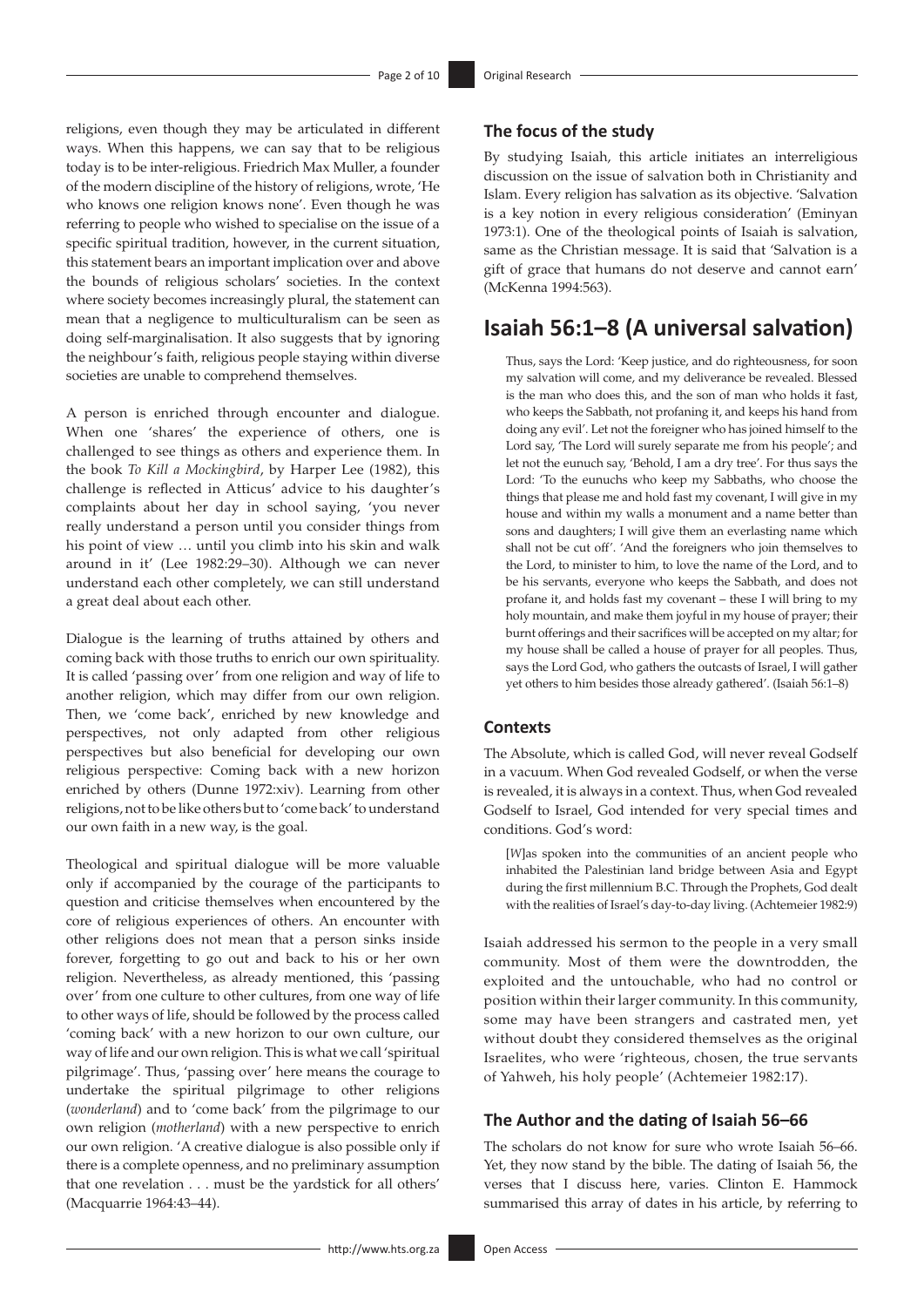the previous author. For example, according to Whybray, the Third Isaiah, including 56:1–8, soon after the return, is possibly dated around 520 B.C.E.; whilst Westermann, 1969: 305 sees Isaiah 58: 1–8 (along with 66:18–24) as a later addition to the Third Isaiah. In this case, Whybray does not agree with Westermann's theory saying that some of the texts were supplemented apparently before and after the main body (chapter 60–62) for they were considered to be too schematic. For this case, Clinton notes that if Westermann' theory is accurate, then Isaiah 56:1–8 and 66:18–24 might be dated to a time period later than the body material (Hammock 2000:46–57).

## **Content and structure of chapters 56–66**

The Book of Isaiah, chapters 56–66 is more problematic than the preceding chapters. Additional examination and analysis of the relationship between these chapters and the earlier chapters are needed. Paul Hanson (1988) and Elizabeth Achtemeier have done a very thorough analysis of the Third Isaiah, but they did not deal with the relation of the Third Isaiah with the Second Isaiah. Brueggemann suggests that there is a different relationship between the Third Isaiah (chapters 56–66) with chapters 40–55:

It is Second Isaiah which makes Third Isaiah possible. If Second Isaiah is about the public embrace of pain as the way to return to the old stories, then Third Isaiah may reflect the result of this. (Brueggemann 1984:99)

Furthermore, he concludes that all segments of the tradition of Isaiah are 'dynamically related to each other' (Brueggemann 1984:102; cf. Smart 1965).

It is implausible that the chapters 56–66 and 40–55 come from the same prophetic author and yet, current study of chapters 56–66 seems to inspire awareness of the fact that these chapters are correspondent to chapters 40–55. However, those are accurately ordered to a period late sixth to early fifth centuries BC: the time when – under the Persian imperial supervision – the restoration of religious and political life was taking place (Clements 1982:123).

A.S. Herbert, a scholar who accepts the theory of more than one Isaiah, is nevertheless filled with surprise at the similarity of literary style between chapters 56–69 and the earlier chapters written by First Isaiah when he concedes, 'There is much in this section which recalls the language of the eighthcentury prophets' (McKenna 1994:564).

There is also a literary-critical analysis that shows that the contents of chapters 40–55 have to be attributed entirely to the period of Babylonian captivity in the sixth century BC and the content of chapters 56–66 come after (Clements 1982:118). Nevertheless, there is 'a general agreement that chapters 56–66 were composed in Palestine' (Skinner & Elmslie 1946:xix).

# **Theological themes or issues**

The main idea of Isaiah is that Yahweh is the Holy One for Israel. 'The focal point of the call of Isaiah is the holiness of God' (Motyer 1993:17). It is the same with the Third Isaiah. The Third Isaiah does not use a lot of the word *holy*, but it introduces a fundamentally identical depiction of the Absolute Reality. The chapters of the Book of Isaiah 56:1–8 describe the people in the gathering that all are one, all are similar and all are welcome in the house of prayer. This oneness, equality and welcoming attitude is attained by preserving justice, devotion to a sinless life*,* observing Sabbath and preventing evil. The ethical element echoed in the First Isaiah has returned to the place of prominence in the Third Isaiah. 'Isaiah of Jerusalem was a constant critic of his people's sins' (Roberts 1982:134). Nevertheless:

Isaiah is not inviting people to seek salvation by their own works of righteousness but urging those who belong to the Lord to devote themselves to the life that reflect what he has revealed to be right. (Motyer 1993:464)

## **The strangers and the castrated men**

The article is discussing the verses on the pronouncement of salvation for strangers and the castrated. 'Foreigners' means people who are different and unknown to us, and we may feel suspicious of. Eunuch generally refers to a man who has been castrated and usually made to work as a servant. In Jewish society, eunuchs are considered to be a disgrace because of their inability to bear children. It is said in Deuteronomy chapter 23, verse 1, 'He who is emasculated by crushing or mutilation shall not enter congregation of the Lord'. By the above code, a eunuch or a castrated person was excluded from the congregation. 'The prophet's protest is perhaps directed against the application of the rule to persons who had suffered involuntary mutilation' (Skinner & Elmslie 1946:84).

Contrary to the above code, Isaiah says that there is only one qualification to participate in the society of believers, that is, steadfastness to the religion, practices and ethical principles. In this case eunuchs and the castrated can participate and will have place in the Temple. The eunuchs and strangers will not be excluded and have their places to worship in the Temple. All the people in the Temple, thus, can share the blessing of Israel's covenant with them. 'Eunuchs represent all of the outcasts who will be gathered into the new community of faith' (McKenna 1994:570).

Basically, the Third Isaiah views salvation as nationalistic, but Isaiah Chapter 56:7 introduces the audiences to a principle that is universalistic, where God's Temple will become a temple for all peoples.

In this case, especially Verse 2 is very inclusive, it embraces the strangers and the castrated which used to be considered as outcast people. The verse also shows that God's grace is unlimited, and the Old Testament has never been exclusivist on the basis of nationalistic divides.

By reading Isaiah, we can see that God sees far into the future and says in the most illuminated and radical statement, 'for My house shall be called a house of prayer for all nations' (v.7b). What is inferred in the verse is that the messenger of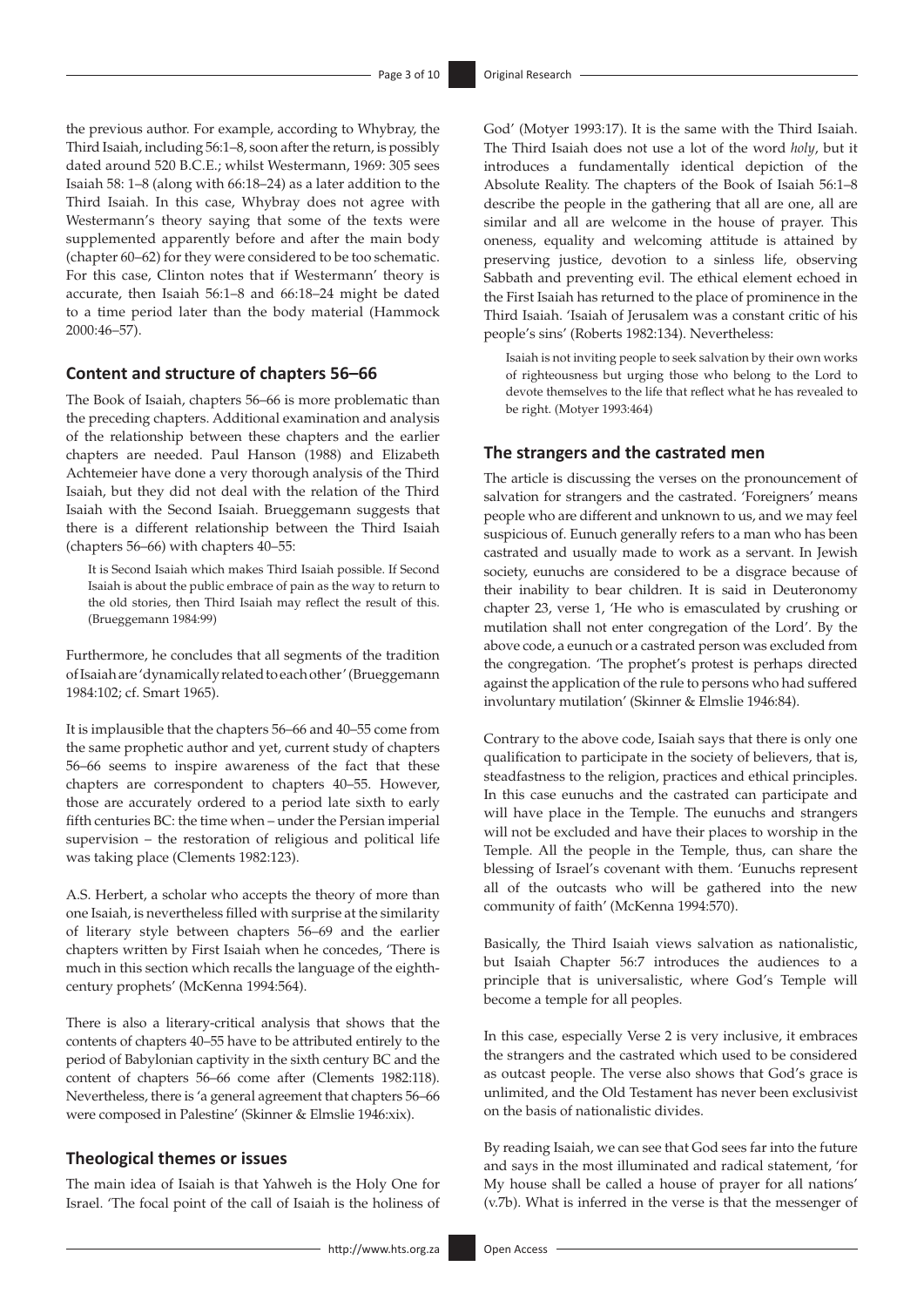God promotes the essence of religious universalism, where Jerusalem Temple is considered to be the House of God for all nations, and thus, it must be open to people of all religions and not just the Jews. Indeed, it is essential that overcoming barriers between believers needs to be done for the survival of human being, it is beyond moral imperative only.

The strangers and the castrated men are welcome to the holy mountain, where they can find God. They are not only allowed but God himself also will guide and accompany them just as any other believer of Israelite. God's House of prayer will be the place where they will feel happy and joyful, as their burnt offerings and sacrifices will be accepted (v. 7).

# **Preconditions for salvation: carry justice and devotion to a sinless life**

According to the verses, there are preconditions for believers to be admitted to God's Temple, that is, doing justice and devotion to a sinless life, observing the Sabbath and staying out of evil. The verses also say that for Jews and Gentiles to attain salvation, social justice and personal righteousness are needed. Thus, in any age and for any people, spiritual religion will never change. God always asks his children to do social justice and personal righteousness with devotion to a sinless life as their virtues, and both are inseparable. When all are done, salvation will come. 'Obedience is to be lived out as a response to salvation' (Oswatl 1998: 455; Cf. Oswalt 1996).

When the verse mentions righteousness, it is interpreted as moral conduct and submission to God's edicts. Furthermore, it is the correct affiliation with God's covenant which will bring them to love others and lead others to do the same to God.

## **Observation of the Sabbath and staying away from sinful and immoral behaviour**

The teachings of Isaiah proclaim that happiness is felt when people experience the true blessing of life, which is revealed and disclosed in two performances: not to disrespect *the Sabbath* and not to *commit any evil.*

The question is why Sabbath-keeping is promoted in the verse as a fundamental of spirituality? The answer is that, 'keeping of the Sabbath signaled the covenant relationship with God. By giving God a day for rest and worship, we honor God's name and renew our covenant relationship with God' (McKenna 1994:566).

Sabbath-keeping is fundamental. It is assumed that the believer 'prevent themselves from conducting all sinful behavior' (v. 2c). In everyday life, there is a constant allurement to do evil, and thus, being attentive to God's word means self-restraint against allurement to sin. 'The Sabbath is frontline protection against sin' (McKenna 1994:567).

# **The essentiality of the verse for today's encounter between people of different religions**

The eminent subject of the verses is about salvation, which is the crucial issue in every religious tradition. Salvation constitutes the cause of every religion. The question is who has the right to salvation? Will every believer get salvation or only specific believers? How does Christianity perceive other religious tradition on the subject?

## **Distinctiveness and exclusiveness in Christianity**

The message of the verse discussed above is about salvation, which is very inclusive. Both, Jews and non-Jews, and even strangers and eunuchs, or the castrated, are included. It is not unusual for foreigners to be suspected, but are not excluded: the verses say that they are welcome in God's Temple.

Nonetheless, there are many examples of the element of exclusiveness of Christianity or Jesus. Timothy 2:5, for example, says that Jesus is the 'only arbiter' between God and human beings, so there is 'no other name' and no one gets salvation without him as a mediator (Acts 4:12); it is only through him that someone can come to the Father (John 14:6). Here, Jesus is considered to be 'the one and only Son of God' (John 1:14), and thus, anyone who sees Jesus sees the Father (John 1:14). No one else but Jesus who reveals God truly and fully. He is the genuine Saviour of the world. The question then is what about all the people who do not believe in those teachings, such as the people who have followed other religious figures?

There are at least three phases in the history of Christian perception of other religious traditions which show the Christians' inclination towards the acceptance of non-Christian religions declaring salvation as the universal will of God.

First, exclusivism: that there is no salvation outside the Church (Race 1983:10–37) is a total disapproval for other religions. This perspective was introduced and proliferated by Karl Barth. The exclusivists believe that there is only one true, saving religion, that is, Christianity. Thus, the doctrine '*Extra Ecclesiam nulla salus*', meaning that there is no salvation outside the Church, holds a critical role. Those who are outside Christianity, be they heathens, Turks, Jews, or even false Christians and hypocrites, cannot expect either love or any blessing from God and accordingly remain in eternal wrath and perdition (Hick 1985:66–74, 30–34). This complete insensitivity to other religious traditions, and the steadfast belief in the conversion of non-Christians to Christianity to attain salvation, is the subject of missiology: a branch of theology which, in opposition to the non-Christian religions shows the Christian religion to be the only way, the truth and the life, attempts to deprive the non-Christian religions and to plant in their stead the evangelic faith and the Christian life (Hick & Knitter 1987:15–17).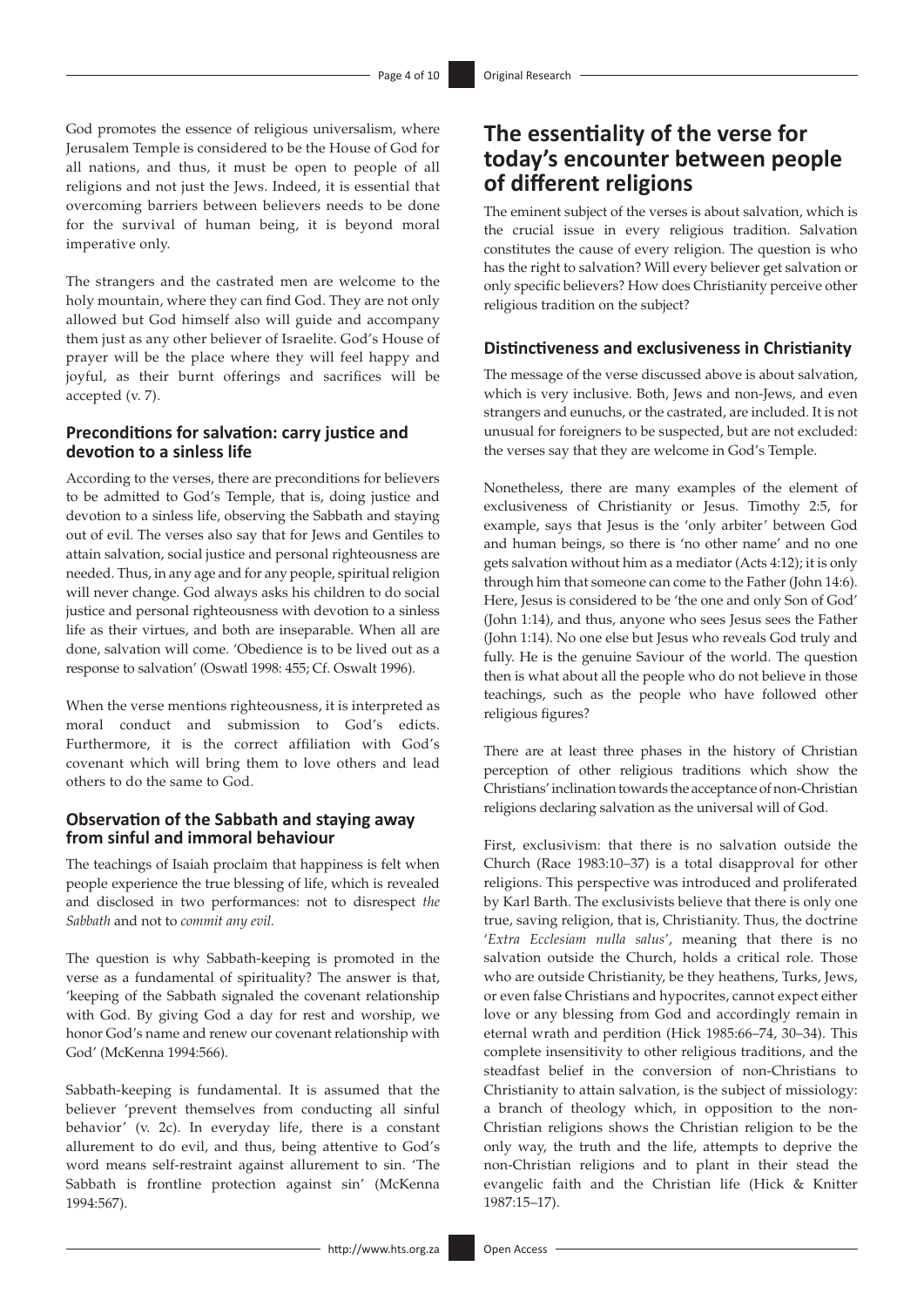Second, inclusivism: this shows tendencies of Christian thinkers to convince themselves that they have a better understanding of other religious traditions. Karl Rahner (1904–1984) especially promotes this concept, with his 'Anonymous Christian' or 'Unconscious Christianity' in Bonhoeffer's term. This view of the inclusivist theology of religions is described as the notion of Christ implicit within all other faiths; the grace of Christ being a fundamental component for salvation. Since the idea was announced it has provoked enough discussion, evoking both praise and criticism.

Third, pluralism: defining multicultural and multireligious environments and struggles to promote tolerance, harmony and understanding amongst adherents of other religious traditions in creating peaceful conditions. This alternative approach promoted by John Hick shows that non-Christian religions hold the right to salvation as the universal will of God.

Paul Knitter, as one of the proponents of pluralism, argues that Christology was and is evolutionary, which is a continuum of ceaseless interpretation. The language 'one and only' can be questioned as it is the main content of the belief and experience of the early Church (Knitter 1985:182).

Antonie Wessels in his book contends that in fact, Acts 4:12 ('No other name') has nothing to do with the interrelation between Christianity and other religions: it is about comfort ministry for Peter and John. Addressing an inquiry to the problem, on being asked how and with what kind of power did you do healing (Acts 4:7), they responded, 'by the name of Jesus Christ of Nazareth … And there is no salvation in any other name' (Acts 4:10 & 12). It can be inferred that it is not an advice about penitence or missionary journey but an advice about a testimony in a court. 'No other name is a witness, a declaration, respecting the name of the one (not Jesus himself, but God) through whom salvation is achieved'. It is a statement of acknowledgment on the way of Jesus and not a remark on the astuteness of some other religion (Wessels 1995:55).

Francis Young gives another approach to the discussion saying that 'one and only' for Jesus belongs 'not to language of philosophy, science, or Dogmatics, but rather to the language of confession and testimony' (Young 1977:13). In this case, the New Testament author uses the language of enthusiastic believers and not of analytic philosophers. Thus, Knitter says that when it describes Jesus as 'the one and the only', Christians were attempting to develop a personal relationship and a commitment which illustrate the meaning of becoming a community of Jesus and not trying to elaborate a metaphysical principle (Knitter 1985:185).

Some scholars in a pluralistic, Christological approach also use different interpretation for the claim. John Hick, for example, although he has discomposed and made a provocative reassessment of the 'myth of Incarnation', it need not and should not be read as a refusal of the divinity, or the saving power of Jesus. Rather, it should be referred as a way of reinterpreting what it means to call Jesus divine in

such a way that Christians can understand the role of Jesus more clearly and follow him more resolutely (Hick 1977: 167–185). Knitter also argues that Christians still keep maintaining and declaring that Jesus alone is divine and the redeemer. The significance of Jesus still can be maintained between many religions in the world, by referring 'Verily, but not only'. For Knitter (1995), theologically:

[*T*]his means that while Christians can and must continue to announce Jesus of Nazareth as one in whom the reality and saving power of God is incarnate and available, *they will also be open to the possibility/probability that there are others whom Christians can recognize as son or daughter of God*. Personally, such a pluralistic Christology allows and requires Christian to be committed fully to Christ but *at the same time genuinely open to others who may be carrying out similar and equally important roles*. Ecclessially, this means that the churches will go forth into the whole world with a message that it universally relevant and urgent, but *at the same time will be ready to hear other messages from very different sources that may also be universally meaningful and important*. (p. 35, [*author's own italics*])

One of the serious issues in interfaith dialogue is the dispute about the decisiveness and the distinctiveness of Christ. Is Jesus distinct amongst religious figures in the history? How then Jesus is unique?

Attracted by what Jesus speaks of 'many mansions in God's House of Prayer' in John 14:2 as well as by John 14:6, John Hick in his book *Many Mansions* said that:

[*T*]hese verses stand only a few lines away from each other in the same chapter of the same Gospel, but they have traditionally supplied both the dialogic universalist and anti-dialogic particularist with their favorite proof texts. (Cox 1988:10)

To answer his curiosity of the likely incompatible verses, he points out about the teachings of Jesus on doing business in dialogue. In this case, he introduces an approach to the evolution of understanding. For Hick, the interpretation of religious text is in perpetual change: 'To follow Jesus means to deal with specifics, not generalities' (Cox 1988:12). Thus, Hick emphasises how religion will always remain a composite grace:

Jesus, after all, was fiercely opposed by many of the religious people of his day. His attacks on the misuse of religion remind us that, whatever religion exists, we can be sure that someone is trying to use the gods to dominate, frighten, or oppress someone else. (Cox 1988:13)

In as much as the concern about the distinctiveness of Jesus, in his book *No Other Name?*, Paul Knitter contends that there are many explanations for the concept. Conservative evangelical and mainline Protestant paradigms maintain an exclusive distinctiveness of Jesus by insisting that Jesus is the soul where true revelation is found. This means that the Christ story is crucial for anything in history about the real encounter with God. Dissatisfied with the argument, the Catholics have come up with a more comprehensive model for the distinctiveness of Jesus. For them, God disclosing saving intervention in Jesus accommodates all other religions,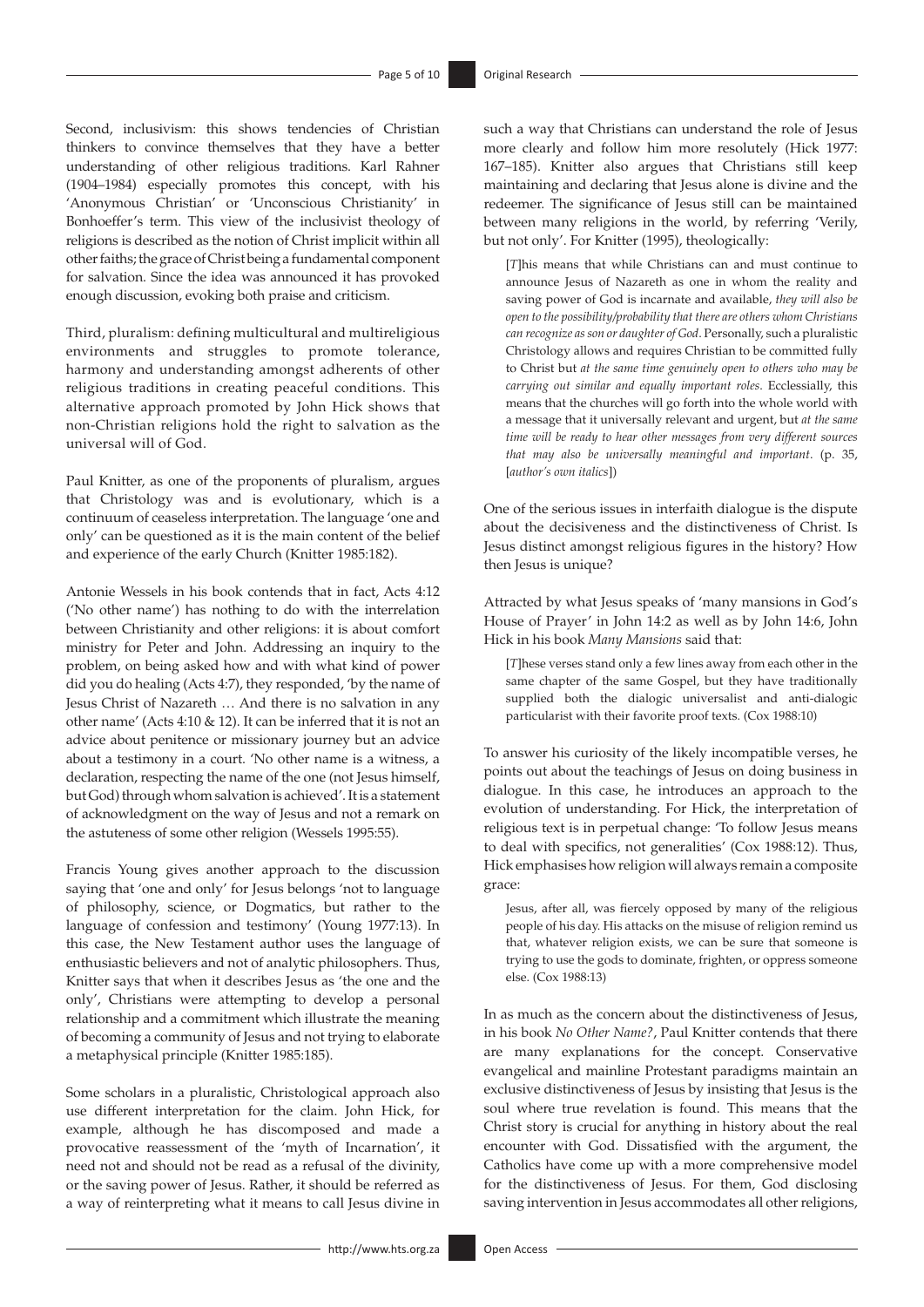be it as anonymous as what Rahner says, or others. According to this perspective, Jesus continues to be fundamental, at least normatively for all religious experiences. For Knitter, these conventional assertions are 'insufficiently sensitive to the way they contradict contemporary awareness of historical relativity and to the way they impede authentic dialogue with believers of other faiths'. Knitter introduces the uniqueness of Jesus in the theocentric model, where his uniqueness is relational. The model says, 'Jesus is unique, but with a uniqueness defined by its ability to relate to – that is, to include and be included by – other unique religious figures'. This perspective declares Jesus as being neither exclusive nor normative. Jesus is always the proper manifestation of divine revelation and salvation (Knitter 1985:172).

The above notion is built on the dominant principle that the texture of human experience about Jesus is evolving, and thus, there is a different statement on Jesus between the time of the codification of the Gospel and past dogmatic. This involves a different 'historical consciousness' that all cultures and historical accomplishment are conditional. Furthermore, there is a new consciousness for pluralism, particularly recognition of the urgency and the demand to create a new pattern for unity amongst peoples. Knitter argues that, 'not to understand Jesus anew in this new texture, not to open oneself to the possibility of a new Christology, is to run the risk of confining the past in an idolatrous "deposit of faith"' (Knitter 1985:173). In mystical tradition, this perspective can be called *detachment*, which means being aloof, so as not to be confined by anything. Thus, in this case, we are *detached* from our conceptualisations of the past Christology, lest we fall into idolatry in the name of championing orthodoxy (Almirzanah 2011:184).

To be a Christian means that someone has to pursue Jesus Christ as the Way (*immitatio Christi*) and by doing this he or she will attain salvation via Jesus, as discussed before. Traditionalists understand it to connote that there will be no salvation without Jesus. But further, that concept changes, even they come to the opinion that church membership is not the guarantee of salvation (Amalados 1990:76–77).

Pursuing Jesus Christ to be the only Way means that someone has to accompany Jesus always and undertakes everything he took and is taking. In this case, orthopraxy has preference over orthodoxy, but both have to be contextually performed. There is an affirmation by Christian community that God's manifestation takes place in Jesus and in the spirit. Nevertheless, there is no mundane manifestation of God (as well as the manifestation of God in Jesus) that can completely absorb God. In addition, the ability to comprehend and receive the incomprehensible God is limited: *Deus semper maior*.

It is well accepted that 'Jesus is the Lord', yet Matt 7:21 says, 'Not everyone calling me "Lord," "Lord," can come to the Kingdom of Heaven, it is only someone who actually do the will of the Father can enter'. All believers pursue to fulfil the

will of the Father; however, not all can accomplish to uncover the will of the Father. In addition, granted that Matt 28 says, 'Baptise'; the discussion is that, despite the fact that absolute conversion is at the root of baptism, we can say that it is inaccurate to assume that baptism is 'a pure spiritual act, because baptism was more "a social-political act"' (Amaladoss 1990:58). History tells us more on the matter. Thus, it can be concluded that if the question of salvation is inherently resting upon personal encounter with God, then all interventions are contingent.

There is another verse which is considered more inclusive: Genesis Chapter 14 is an example. If in Genesis 12:2 we read that Abram was blessed by God and called from Ur to become himself a blessing in Canaan, and this blessing also plays an important role in the story about the meeting between Abram and the king of Salem (Jerusalem), Melchizedek. Genesis14:1–11 describes a war being waged amongst certain kings and the taking of Abram's nephew, Lot as prisoner by the kings of Sodom and Gomorrah. Abram pursued them, defeated the kings and liberated Lot. On his way back, he was received by Melchizedek in a place not far from Jerusalem and offered the bread and wine of hospitality through which peace was established. Abram recognised Melchizedek not only as king but as priest, thereby implying that he, or at least the narrator of the story, acknowledges El as worshiped by Melchizedek to be identical with Jahweh, the same God who led him from Ur of the Chaldees (Genesis 12:1).

Another argument was given concerning the death of Jesus. Did Jesus die for a specific group of people, the elect, or for all people? Fackre and Sanders affirm what is known as unlimited atonement, '… where Jesus died for every single individual, whether non-Christian or Christian'. According to them, the passages speaking of 'world' and 'all' meant that God wants every single individual to benefit from the work of Christ (Fackre, Nash & Sanders 1995:12).

In Christian tradition, Jesus is considered to be the necessary entry and centre for understanding themselves and also others. Nevertheless, it should also be remembered that the Holy Mystery they acknowledge and call God, is always bigger than the reality and the word of Jesus. There are many possibilities for Christians to see how other religious traditions may have their own perspectives and responses to the Absolute Reality in their own tradition. Knitter (1985) contends that:

[*T*]hey did not have to be unilaterally 'included' in Christianity. But, all the religions could be, or may need to be included in – that is, related to – each other, because all of them keep their efforts to find or be faithful to the inexhaustible Mystery or Truth. (p. 201)

What brings a person to faith in commitment to Jesus is a converting experience. Jesus empowers the heart and illumines the mind such that one can now feel and know and,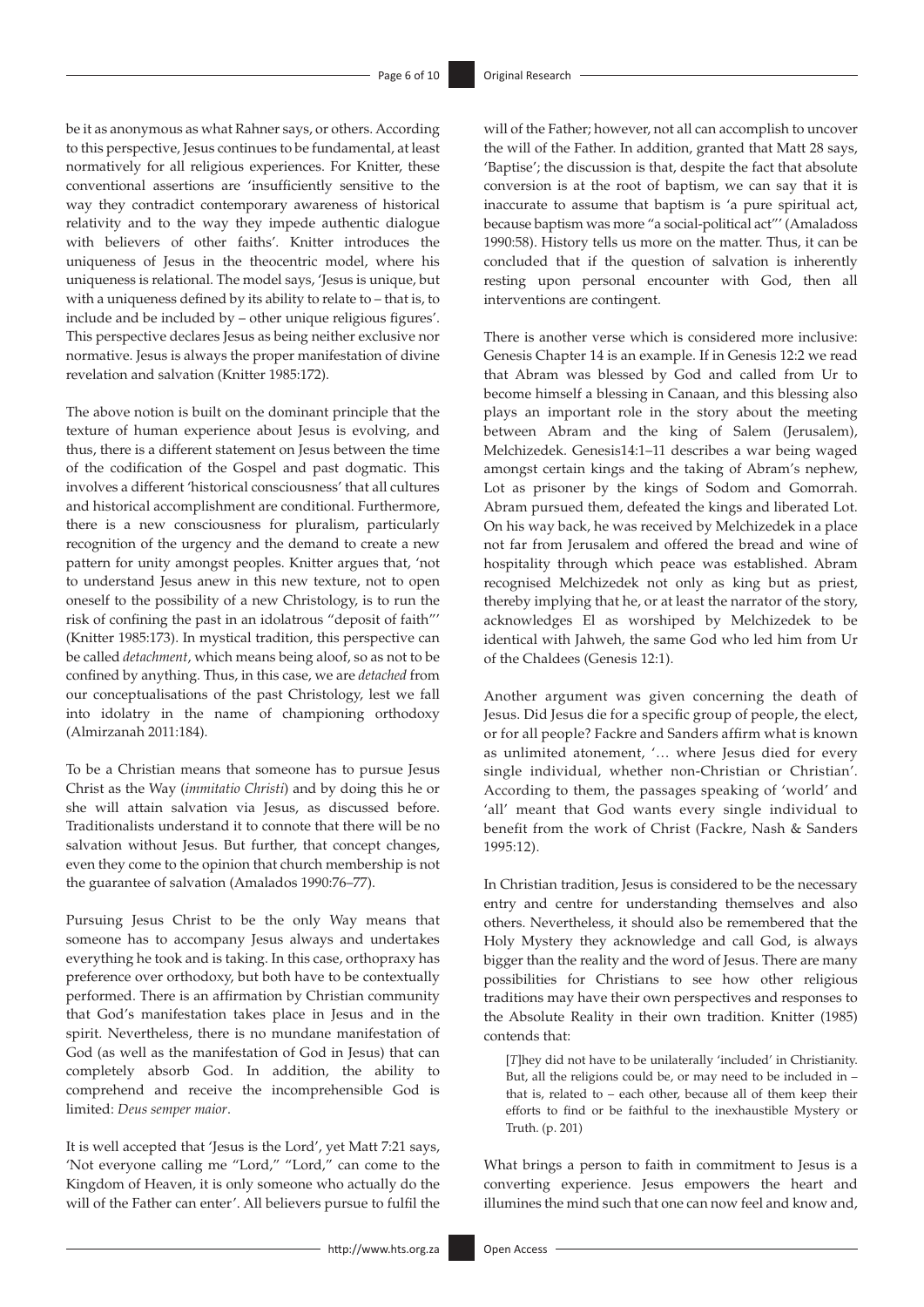especially, act in an appropriate manner. Indeed, the experience of faith necessarily includes the conviction that Jesus *is* God's revelation and grace, but it does not necessarily include the conviction that he *alone* is this revelation and grace. Therefore, as John Macquarrie has urged, one can be totally faithful to Jesus whilst honestly open to the prospect of other salvation. To wit, the essence of the Gospel proclaims that everyone is encountering the wholeness of God in Jesus; thus, everyone is experiencing 'a complete and true manifestation of the fundamental meaning of the authentic human existence' (Tracy 1975:223). Believing in this mystery is not incumbent upon Jesus being the only such manifestation.

# **Isaiah in conversation with the Qur'an**

The following discussion is about the corresponding spirit between Isaiah and the Qur'an. The Qur'an mentions that God intentionally designed human diversity and pluralism, to encourage them to recognise each other and collaborate amongst them. Implicitly, it is said in the Qur'an:

We (Allah) have created human beings into different peoples and tribes so that you all may get to know, understand and cooperate with each other. The most honorable among you in the sight of Allah are the righteous ones. (the Qur'an 49:13)

The closing verse points out that man and woman both are to be judged by their noble conduct and not by their affiliation to a peculiar national, tribal, religious or other society. Alternative verses in the Qur'an 2:62 and 5:69 say that:

[*B*]elieve in God and the Last Day, not religious alliance, is the sole criterion of right and wrong, truth and falseness, and deliverance or destruction on the Last Day of Judgment. (the Qur'an 2:62 and 5:69)

In the same manner Isaiah says, the only qualification to be included in the community of believers is loyalty to the spiritual, ritual and ethical requirements. Surely, religion consists of both what is believed and how to live.

Conforming to what Muslims believe, God has sent a great number of prophets, that is, around 124 000 prophets in the history of humankind, out of which 315 of them were messengers. It is predicted that all people have to believe in these prophets and messengers, signifying the acceptance of the essential truth in their teaching. It is advised in the Qur'an that human beings have to believe in all the prophets that God has sent to them and affirm that, 'We (God) make no difference between one and another of them and we all submit ourselves to God' (the Qur'an 2:136). The reason for the Qur'an denouncing the proclamation '*Extra ecclesiam nulla sallus*' (outside the Church there is no salvation) by the Catholic Church before the Second Vatican Council is that the Qur'an alternatively declares:

[*T*]those who believe (in the Qur'an) and those who follow the Jewish (Scriptures) and the Christians and Sabians, whoever believe in God and the Last day and work righteousness, will have their reward with their Lord; on them will be no fear nor will they grieve. (the Qur'an 2:62)

Plurality is a factual reality of our extraordinary world, both on an international level and the national level. This plurality is as ancient as the existent of human beings itself. The same set of conflicts is an indispensable component of human experience in diversity. The story of creation in the Qur'an 2:30 states that God announced that he was going to 'place a vicegerent on the earth', to which the angels disagreed, asking 'Will You place on the earth [another being who] will spread corruption and shed blood in it, while we praise and glorify You?' Despite the fact that God replies to them by saying, 'I know what you do not know', the verses reveal that the angels commanded a profound and authentic vision about the future of humanity. On the other hand, throughout the story of Qabil/Cain and Habil/ Abel, the Qur'an 2:30 as well as the Bible/Genesis 4:3–16 show that human beings are the children of a figure (Qabil/ Cain) who commits the transgression of fratricide. The question then is what does God mean when he says that he knows about the predicaments of humanity that the angels do not know? Could it be something related to mankind's comprehension of truth, wisdom and compassion? It might even have been something to do with mankind's ability to repent for an evil that may have been done that was made to appear in a different way. Undoubtedly, the story of the original fratricide appearing in the Qur'an (not mentioned in the Bible) portrays that whilst Qabil/Cain waited to be disposed of by the bird called Raven (*al-ghurab*), he is crushed with grief and repentance for the terrible evil he has committed (*fa asbaha min al-nadimin*) and wonders how to bury his brother's naked corpse.

The main Qur'anic meta-narrative on the history of human beings is not about the constantly escalating cruelty, the moral-decline and degeneration; it is about the continuum of God's revelation and guidance delivered to humanity by the ministry of the great prophets and messengers, who exemplified human virtue and perfection and called upon all humanity to accomplish their objectives by honing their lives. The story of Qabil's/Cain's repentance for killing his brother in the Qur'an exhorts the reader to remember that God ordained human legacy to follow the model of Habil/ Abel who chose to face death rather than rebel against God and kill his brother Qabil/Cain (*la in basatta ilayya yadaka litaqtulani ma ana bi-basitin yadiyya ilayka li-aqtulaka; inni akhafu Allaha rabba al-`alamin*), and not the lesson of reciprocal animosity set by Qabil/Cain. As in the case of Adam, what the angels are ignorant about in human beings is that, even though Adam and his children will have the capability to commit big crimes and indulge in corruption, God will continuously guide humanity and gracefully steer their destiny to live in peace and harmony with one another and with all creation.

There are myriad verses of the Qur'an commonly presented to reinforce their conviction, for example the Qur'an's verses 49:13 and 5:48. Nonetheless, the story about Habil/Abel and Qabil/Cain in the Qur'an and the Bible mentioned above strongly emphasises the divine command to be in awe of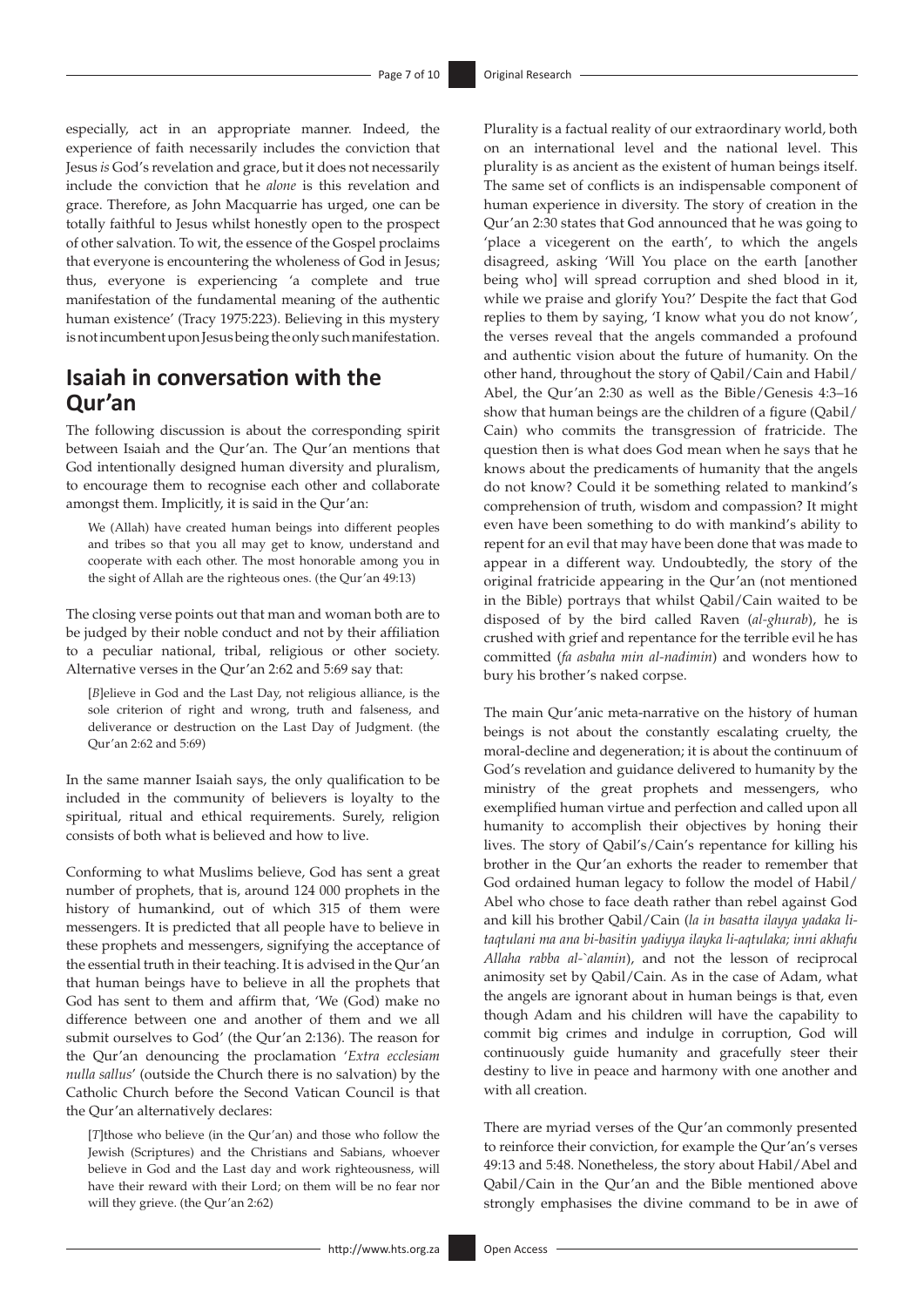God and embrace human relationship that is not one of conflict, jealousy, hatred, malice, prejudice and crime, but rather one that continuously demonstrates the profound honour and esteem for one's fellow human beings in repugnance of violence of any manner. It is fascinating that the paradigm of peace through conversation and appreciation is as popular in Athens (i.e., Hellenistic philosophy) as it is in Mecca and Jerusalem (i.e., Qur'an and Bible). A pagan story of the death of Socrates uses the same jargon as Habili/Abelian ethics, suggesting nonviolent conversation and appreciation to violent conflict, even at the cost of one's life. Thus, Habil in the Qur'an, Abel in the Bible, and Socrates in Athens, can be considered as martyrs to dialogue, both for those who place themselves in the tradition of the Qur'an and/or the Bible and for those who identify themselves more as humanists with no specific religious membership.

# **Postscript**

It is obvious that salvation cannot be restricted to a specific group of people, and it is for everybody. Karl Rahner argues that all living things have a place in God's residence, and there are many forms of articulation of human desire to unconditionally submit to God, such as prayers, alms-giving, fasting and any other spiritual discipline (Rahner 1983:34). Karl Rahner promoted a kind of modern theology which deeply influenced the Catholic Church. As an outstanding figure of Vatican, he developed a perspective on Christian attitude towards other religions that carries him as the chief architect of the documents later issued of Vatican II (Vorgrimler 1986:94–102). Rahner maintains that Christianity claims to be the absolute religion intended by God for all and recognises the followers of other faiths as anonymous Christians because of their implicit relation to Christ (Rahner 1966, vol. 5:118–120). Transcendentalism is the most distinctive characteristic of human beings keeping them aligned with God.

God has revealed and embodied himself in various people in their corresponding state of being. All in all, God saves people by way of their own belief whilst his boundless saving power remains omnipresent, operating universally in numerous ways. Christians are saved through Jesus Christ, and thus, Christ is considered the path to Christians' salvation, whilst the correspondent traditions delegate this manifestation to others. Meanwhile, the Qur'an says:

To everyone among you have We (Allah) prescribed a law and an open way (*Shir'ah wa Minhaj*). If Allah had so willed, Allah would have made you a single people, but Allah's plane is to test you in what Allah had given you, so strive as in a race in all virtue. The goal of you all is to Allah. It is Allah that will show you the truth of the matters in which you argued. (the Qur'an 5:48)

Considering that human beings are exclusive and unique, not generic, and hence, the language and explanation to respond to the word of God (*kalam Allah*) will be plenty and diverse. Humans' capabilities to comprehend and articulate the absolute reality are diverse and contingent. The glimmer of divine resourcefulness brings to life the virtues of people such that God may be glorified and experienced in countless means (Gittins (ed.) 2000:25). Amidst human civilisations can God's revelation be found in as much multiplicity as culture itself and in the web of human relationships that endorse the existence of culture.

Psalm 65:7 says, 'let all the peoples adore you, O God, let all the people adore you'. In almost the same manner the Qur'an 51:56 says, 'and I (Allah) did not create Jinns and mankind except they should worship Me'. Furthermore the Qur'an 30:22 says:

[*A*]nd among God's wonders is the creation of the heavens and the earth, and the diversity of your tongues and colors. For in this, behold, there are messages indeed for all who are possessed of innate knowledge.

Thus, it can be inferred from those verses that if mankind was created to worship God, and God created diversity in languages and colour, surely worship also must be in their own languages; in their own ways, as per the customs of their own culture. In our situation, we must ask what is it that people are seeking in their cry in diverse ways to come closer to their God.

In fact, some mystics, such as Ibn al-'Arabi (1165–1240) and Meister Eckhart (c.1260–c.1328), suggest we do not allow to believe that, our beliefs are the end or goal of our journey; instead, we should understand that the realisation of the ubiquitous presence of God is the goal. This resonates with the thought of Abraham Joshua Heschel when he writes:

[*R*]eligion is a means, not an end. It becomes idolatrous when regarded as an end in itself. ... To equate religion and God is idolatry. ... Does not the all-inclusive of God contradict the exclusiveness of any particular religion? ... Is it not blasphemous to say: I alone have all the truth and the grace, and all those who differ live in darkness, and are abandoned by the grace of God? (Kasimow & Sherwin [eds.] 1991:14)

The contemporary Christian theologian of religious diversity, Mark Heim, draws out the significance of what is called Trinitarian theology as an insight on the validity of the diversity of religious systems and goals. In the revolutionary book on a 'Trinitarian theology of religious ends', Mark Heim (2001) addresses:

The concept of Trinity contributes to a specific support in confirming the fact and truth of what is different. Trinitarian doctrine eliminates the opinion that amidst the available demanded disclosure of God, the sole restricted strand is authoritative. Trinitarian faith would likewise exclude the perception that most of these disclosures could be compressed to a particular type fundamental to them. A plain exclusivism and a plain pluralism are indefensible. Christians could expect legitimacy in other religions as a consequence of the belief that the concept of Trinity speaks for a universal truth how the way the world and God really are. (p. 127)

In addition, the highly influential Salafi modernist thinker Rashid Rida suggests a different explanation about the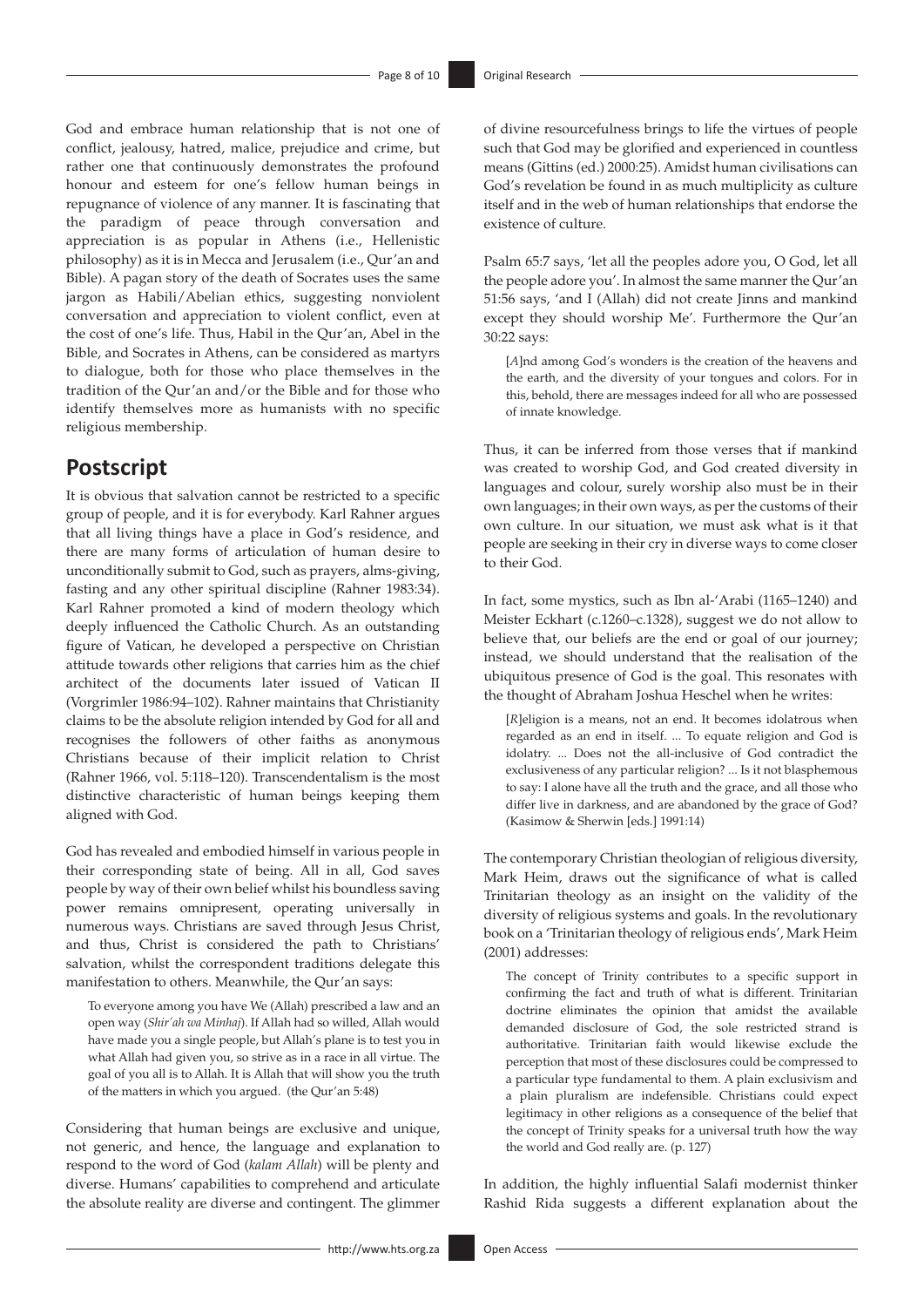meaning of the word *Islam* mentioned in the Qur'an that can be considered as supporting and adding to the perspective discussed on religious pluralism. The Qur'an says, 'is it other than the religion of God they desire, when to Him submitted those within the heavens and earth, willingly or by compulsion' (The Qur'an 3:83). In this verse, the Qur'an applies the word *aslama* as the fourth form of the root. *S-L-M* means 'submit or surrender' to God. The word *Islam* originates from the verbal noun of precisely the same form and in such a way that it means 'submission'. As for the discussion of the Qur'an verse 3:19, *Islam* is classified as 'the religion of God'. Rida argues that interpreting the word *Islam* to ascribe to the traditions, doctrines and practices followed by Muslims, is a post-Qur'anic experience to the extent that the word *al-din* is interpreted in its social and traditional context. This form of *Islam*, Rida said, '… which [*vary*] according to the differences that have occurred to its adherents in the way of uncritical acceptance, has no relationship with true *islam*.' On the contrary, 'it is subversive of true faith' (Rida n. d,.:361 and Esack, 1997:130)

A great mystic master of Bagdad, Abu l-Qasim Muhammad al-Junayd (d. 910) on one occasion adopted an allegory of water tinted by its vessel as an analogy for unity in diversity, saying 'The color of the water is the color of its container' (Ibn al-'arabi 1972, 1989:316.10 and Chittick 1989:149, 229, 341–344). Referring to this metaphor, it is acceptable to say that similar to every fundamental element of the existing order, all religions originated from God. Thus, Junayd's metaphor can be rephrased and interpreted by arguing that whilst water symbolises the divine Being, diversity of religions is exemplified by the colour, or colours of the vessel. Following the metaphor, we can say that some religions can be monochromatic or homogenous, the colours of which are rigidly limited, or wasted and colourless, whilst others may have more distinct colours, but all having the same essential tint. Again, others may have specific colours of a different chroma, etc. (Almirzanah 2011:111). The above perspective is firmly grounded in the Qur'an, where it says, 'If your Lord had willed [*it*], He would have fashioned humanity into one community, *but they will not cease to differ*, except those upon whom your Lord has been merciful' (the Qur'an 11:118–119).

Considering the universality of religions and their indispensable unity, all plausible variations between religions are yet the external fashions and the typical formulation of the same universal, never-ending, perennial and indescribable truth, for 'what counts at the deepest level in religion is the spirit of faith and not any formal affiliation' (Wahiduddin 1990:3–11). There are many ways to salvation and to God. Every people have their own way. 'The paths to God are numerous as the breaths of the creatures', writes Ibn al-`Arabi, a great mystic master of Andalusia 'since the breath emerges from the heart in accordance with the belief of the heart concerning Allah' (Al-'Arabi 1972:III, 411. 22).

# **Acknowledgements**

The views expressed in this article are those of the author and do not necessarily reflect the position or policy of the Department of Religious and Islamic Studies, Faculty of Theology and Islamic Thought, State Islamic University Sunan Kalijaga Yogyakarta, Yogyakarta, Indonesia and the Department of Systematic and Historical Theology, Faculty of Theology and Religion, University of Pretoria, Pretoria, South Africa.

## **Competing interests**

The authors have declared that no competing interests exist.

# **Author's contribution**

S.A. is the sole author of this article.

# **Ethical considerations**

This article followed all ethical standards for research without direct contact with human or animal subjects.

## **Funding information**

This research received no specific grant from any funding agency in the public, commercial or not-for-profit sectors.

### **Data availability**

Data sharing is not applicable to this article as no new data were created or analysed in this study.

## **Disclaimer**

The views and opinions expressed in this article are those of the authors and do not necessarily reflect the official policy or position of any affiliated agency of the authors.

# **References**

- Achtemeier, E., 1982, *The community and message of Isaiah 56–66*, Auhgsburg, Minneapolis, MN.
- Almirzanah, S., 2011, *When mystic masters meet: Towards a new matrix for Christian-Muslim dialogue*, Blue Dome Press, Clifton, NJ.
- Amaladoss, Michael, 1990, 'Dialogue and Mission, Conflict or Convergence', *Making All Things New*, Maryknoll, Orbis Books, NY, pp. 43–56.
- Brueggemann, W., 1984, 'Unity and dynamic in the Isaiah tradition', *Journal for the Study of the Old Testament* 29, 89–107. [https://doi.org/10.1177/030908928](https://doi.org/10.1177/030908928400902905) [400902905](https://doi.org/10.1177/030908928400902905)
- Chittick, W., 1989, *The Sufi path of knowledge: Ibn al-`Arabi's metaphysics of imagination*, State University of New York Press, Albany, NY.
- Clements, R.E., 1982, 'The unity of the book of Isaiah', *Interpretation* 36(2), 117–129. <https://doi.org/10.1177/002096438203600202>
- Cox, H., 1988, *Many mansions, a Christian's encounter with other faiths*, Beacon Press, Boston, MA.
- Dunne, J.S., 1978, *The way of all the earth, the: Experiments in truth and religion*, University of Notre Dame Press, Indiana.
- Eminyan, M., 1973, *The mystery of salvation*, Malta University Press, Malta.
- Esack, F., 1997, *Qur'an, liberation, and pluralism*, *an Islamic perspective of interreligious solidarity against oppression*, Oneworld, Oxford.
- Fackre, G., Nash, R.H. & Sanders, J., 1995, *What about those who have never heard?*, Intervarsity Press, Downer's Grove, IL.
- Gittins, A.J., (ed.), 2000, *Life and Death Matters*, *The Practice of Inculturation in Africa*, Steyler Verlag, Germany.